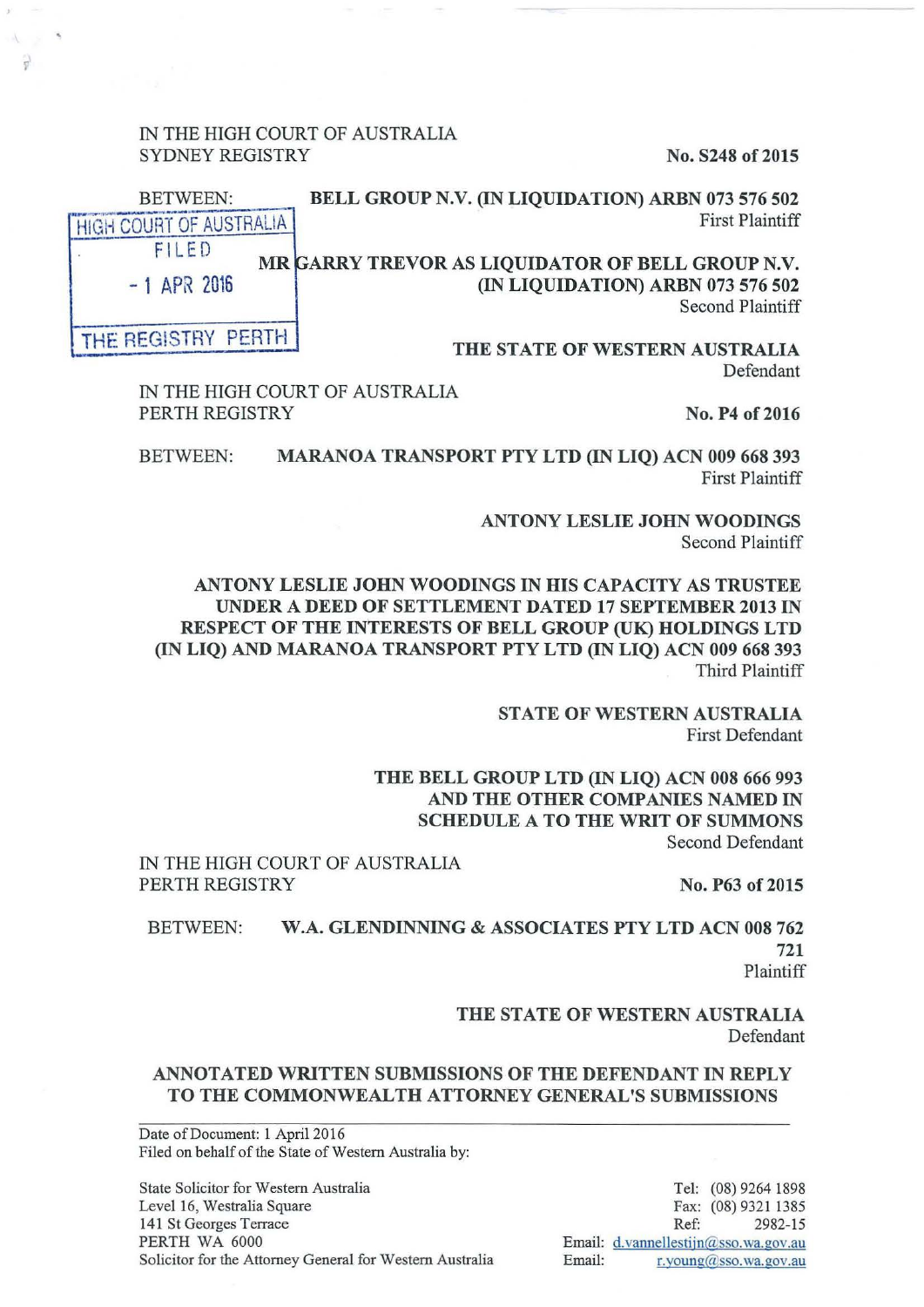#### **PART I: SUITABILITY FOR PUBLICATION**

1. These submissions are in a form suitable for publication on the intemet.

#### **PART II: REPLY SUBMISSIONS**

.

2. The State responds to three contentions put by the Commonwealth Attorney General: the alleged inconsistencies between the *Bell Act* and the Commonwealth taxation legislation; the construction of s.5F of the *Corporations Act 2001* (Cth) and the contentions on ss.25(5) and 73 of the *Bell Act.* 

## **INCONSISTENCY OF PROVISIONS OF THE** *BELL ACT* **WITH THE COMMONWEALTH TAX LEGISLATION**

- 3. The Commonwealth adopts and proposes to present the submissions of the Federal Commissioner of Taxation<sup>1</sup>. The Commissioner, in turn, generally supports and supplements submissions made by the BGNV plaintiffs in S248 of 2015.
- 4. Only additional arguments are addressed.

### **Section 215 of the** *ITAA 1936*

- 5. The Commissioner contends ss.22, 29, 45 and 54(1) and (2) of the *Bell Act* are inconsistent with s.215 of the *Income Tax Assessment Act 1936* (Cth) because they prevent the liquidator of the WA Bell Companies from discharging his obligation to "set aside", and his liability to pay, the amount provided for in s.215(3)(b) of the *ITAA 1936* (now s.260-45 in Schedule **1** to the *Taxation Administration Act 1953*   $(Cth))^2$ .
- 6. The Commissioner refers to ss.29 and 54(1) and (2) of the *Bell Act*<sup>3</sup>, in addition to ss.22 and 45 referred to by the BGNV plaintiffs. The response is the same. There is no inconsistency. *First,* the Authority has the same assets available for distribution to the creditors of the WA Bell Companies as did the liquidator. So, the Commissioner is in exactly the same position in respect of the *Bell Act* as it would be under the legislation that would otherwise be applicable<sup>4</sup>. Second, the liquidator has no liability to pay the amount provided for in s.215(3)(b) so long as a process exists by which distributions can be made to the Commissioner in respect of liability for tax to which s.215(2) of the *ITAA 1936* relates<sup>5</sup>.
- 7. The Commissioner further contends its entitlement to have the tax debts of the W A Bell Companies paid in the "proportionate" amount required to be set aside under s.215(3)(b) of the *ITAA 1936* is affected by ss.41, 42 and 43(1) and (6) of the *Bell*  Act<sup>6</sup>. Any entitlement of the Commissioner to receive an amount from the liquidator is not determined by s.215. It is determined, and always has been, by the provisions in companies legislation.

<sup>&</sup>lt;sup>1</sup> Commonwealth's Submissions at [2].<br><sup>2</sup> Commissioner of Taxation's Submissions at [20], [26]–[28].

<sup>&</sup>lt;sup>3</sup> Commissioner of Taxation's Submissions at [26(a)].<br>
<sup>4</sup> State's Submissions in S248 of 2015 at [30].<br>
<sup>5</sup> State's Submissions in S248 of 2015 at [32].

 $<sup>6</sup>$  Commissioner of Taxation's Submissions at [26(c)].</sup>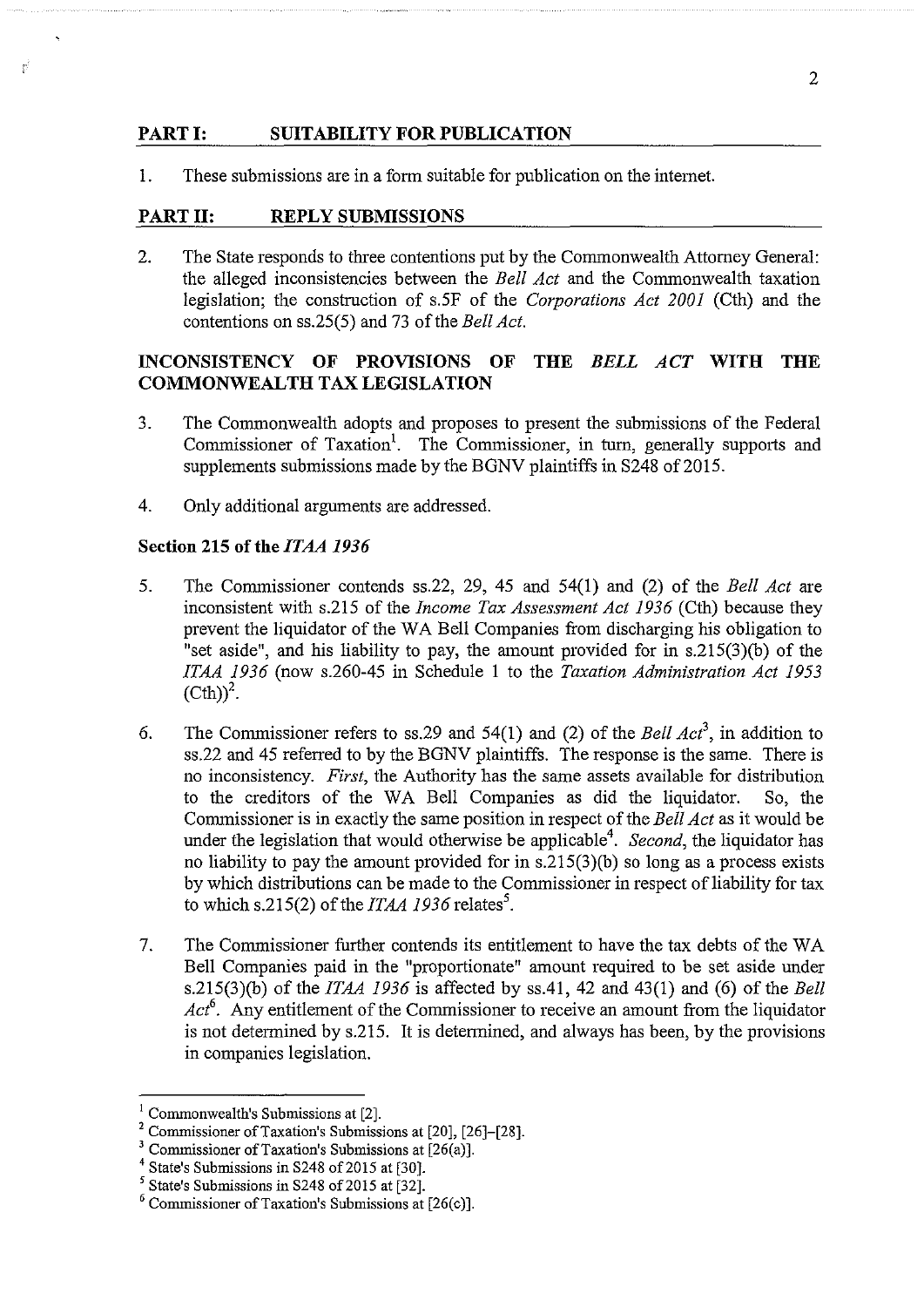#### Section 254 of the *ITAA 1936*

 $\overline{z}^2$ 

- 8. The Commissioner contends that ss.27 to 29 of the *Bell Act* are inconsistent with s.254(1)(a) of the *ITAA 1936* because they prevent the liquidator of a WA Bell Company from being "answerable as taxpayer"<sup>7</sup>.
- 9. It is unclear what the Commissioner contends is required of the liquidator to be "answerable". The setting aside obligation has been met and the *Bell Act* does not contemplate the making of any further income, profits or gains giving rise to a further obligation under ss.254(l)(a) and (b) of the *1TAA 1936.* The Commissioner need simply lodge a proof in terms of Part 4 of the *Bell Act.*
- 10. The Commissioner contends that ss.22, 29, 45 and 54(1) and (2) of the *Bell Act* are inconsistent with the liquidator's retention obligation under s.254(1 )(d) of the *ITAA 1936.* The State's response is the same as that in relation to s.215 of the *ITAA 1936*<sup>8</sup>. The Authority has the same assets available for distribution to the creditors of the WA Bell Companies as did the liquidator and has a fund which exceeds the retained amount.
- 11. The Commissioner contends that its entitlement to have tax paid to it pursuant to s.254(1)(a) and by reason of ss.556(1)(a) and (dd) of the *Corporations Act* is affected by ss.41, 42 and 43(1) and (6) of the *Bell Act*<sup>9</sup>. The entitlement of the Commissioner to receive from a company in liquidation is determined by companies legislation, so no issue of inconsistency with s.254 of the *ITAA 1936* arises.
- 12. To the extent the Commissioner's contention relies on  $ss.556(1)(a)$  and (dd) of the *Corporations Act* — those provisions have been excluded or displaced by ss.5F and SG of the *Corporations Act* and ss. 51 and 52 of the *Bell Act.*

## Section 177 of the *ITAA 1936*

- 13. The Commissioner contends that ss.41(2), 42(2) and parts of s.43 of the *Bell Act* are inconsistent with s.l77 of the *1TAA 1936* (now item 2 of s.350-10(1) in Schedule **1** to the *TAA* 1953)<sup>10</sup>.
- 14. The amount to be paid to the Commissioner in respect of a tax liability of a company being wound up is not determined by s.177 of the *1TAA 1936.* The State has suggested a reading down that recognises that sums, which are the subjects of notices of assessment to which s.177 applies, are liabilities under the *Bell*  $Act^{11}$ *.*

<sup>&</sup>lt;sup>7</sup> Commissioner of Taxation's Submissions at  $[33(a)]$ .

<sup>&</sup>lt;sup>8</sup> See [5] above and the State's Submissions in S248 of 2015 at [34]-[35].

<sup>9</sup> Commissioner of Taxation's Submissions at [33(d)].

<sup>&</sup>lt;sup>10</sup> Commissioner of Taxation's Submissions at [41].<br><sup>11</sup> See also [16] below.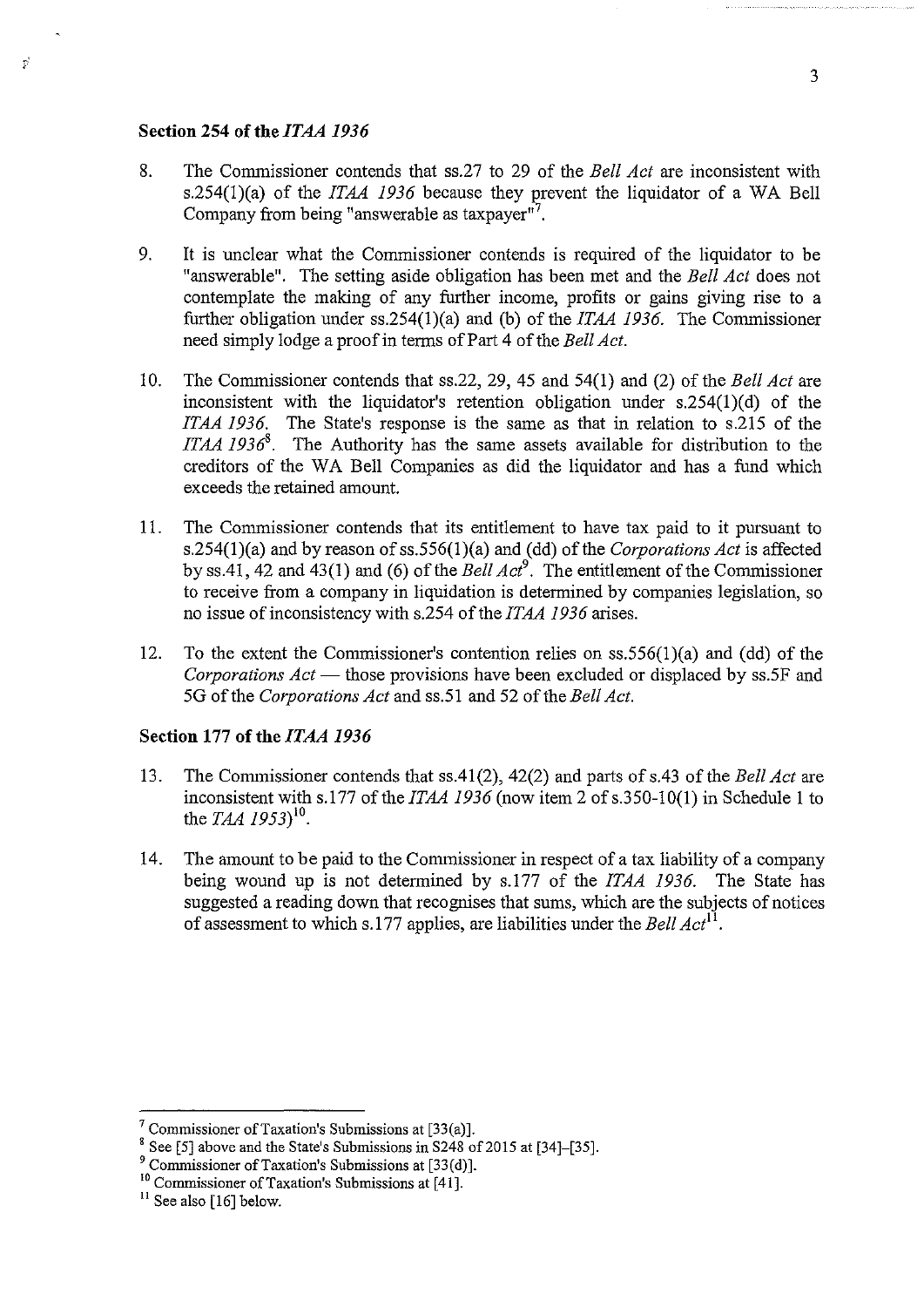### **Sections 208 and 209 ofthe/TAA** *1936*

 $\mathscr{D}$ 

- 15. It may be<sup>12</sup> that the Commissioner alleges that ss. 37(1), 43(8) and 44(5) of the *BellAct* are inconsistent with ss.208 and 209 of the *ITAA 1936* (now s.255-5 in Schedule 1 to the *TAA 1953).*
- 16. If so, the contention as to s.37(1) of the *Bell Act* is resolved by the State's acceptance that provisions of the *Bell Act* are to be read down such that if a notice of assessment to which s.l77 of the *ITAA 1936* applies is received by a liquidator of a WA Bell Company that notice is conclusive evidence of the making of the assessment and, except in proceedings under Part IV of the *TAA* on a review or appeal relating to the assessment, the amount and all particulars of the assessment are correct<sup>13</sup>.
- 17. In respect of any inconsistency with ss.43(8) and 44(5) of the *Bell Act;* the release, discharge and extinguishment of liabilities of the WA Bell Companies provided for is not inconsistent with any rights of the Commissioner because that process is in substance the same as under the *Corporations Act;* and the Commissioner has no right pursuant to ss.208 or 209 of the *ITAA 1936* to receive anything in a winding up.

## **SECTION SF OF THE** *CORPORATIONS ACT*

- 18. It is unclear whether the Commonwealth puts any contention as to the meaning and operation of s.5F of the *Corporations Act14.* It is not clear whether the term "jurisdiction" is meant to refer to "geographical jurisdiction" or the "jurisdiction to legislate". If the Commonwealth is putting that which is derived from Barrett J's judgment in the  $H I H^{15}$  matter, this is addressed in the primary submissions.
- 19. That the Commonwealth contends this, having regard to its power under s.5F(3) of the *Corporations Act* to ovemde a State's declaration of an excluded matter, invites reference to actual invocations of s.5F that have not been the subject of any consequent exercise of power by the Commonwealth pursuant to s.5F(3). Section SF was invoked in s.4B(4) of the *Grain Marketing Act 1991* (NSW). The "principal object" of the Act was to increase returns to NSW producers by "having a single, more powerful, entity marketing their product both in domestic and international markets"<sup>16</sup>. Section 41(1) provided that "[t]he Board may act as agent for any person for the purpose of marketing (a) any of the commodity which that person is entitled to sell... whether or not it was produced within New South Wales, and may do all acts, matters and things necessary or expedient to carry out that purpose". Section  $43(1)(a)$  empowered the Board to "make such arrangements as it considers necessary with regard to sales of the commodity or any other product with which the Board is associated for export or for consignment to other countries or other parts of Australia". Section 43(9) provided that the Board "may exercise any of its functions

<sup>12</sup> Sections 37(1), 43(8) and 44(5) of the *Bell Act* are not identified as being inconsistent with ss.208 and 209 of the *ITAA 1936* in the table at [20] of the Commissioner of Taxation's Submissions. However, those **provisions are dealt with in connection with the Commissioner's support, in part, of BGNV's Submissions at**  [58]-[60], which relate to ss.208 and 209 of the *ITAA 1936.* 

<sup>&</sup>lt;sup>13</sup> State's Submissions in S248 of 2015 at [66]-[67], [79].<br><sup>14</sup> Commonwealth's Submissions at [13].

<sup>&</sup>lt;sup>15</sup> HIH Casualty and General Insurance Ltd v Building Insurers' Guarantee Corporation [2003] NSWSC 1083; (2003) 202 ALR 610.<br><sup>16</sup> NSW Government Review Group, *Review of the NSW Grain Marketing Act 1991 Final Report* (1999) at

viii [20].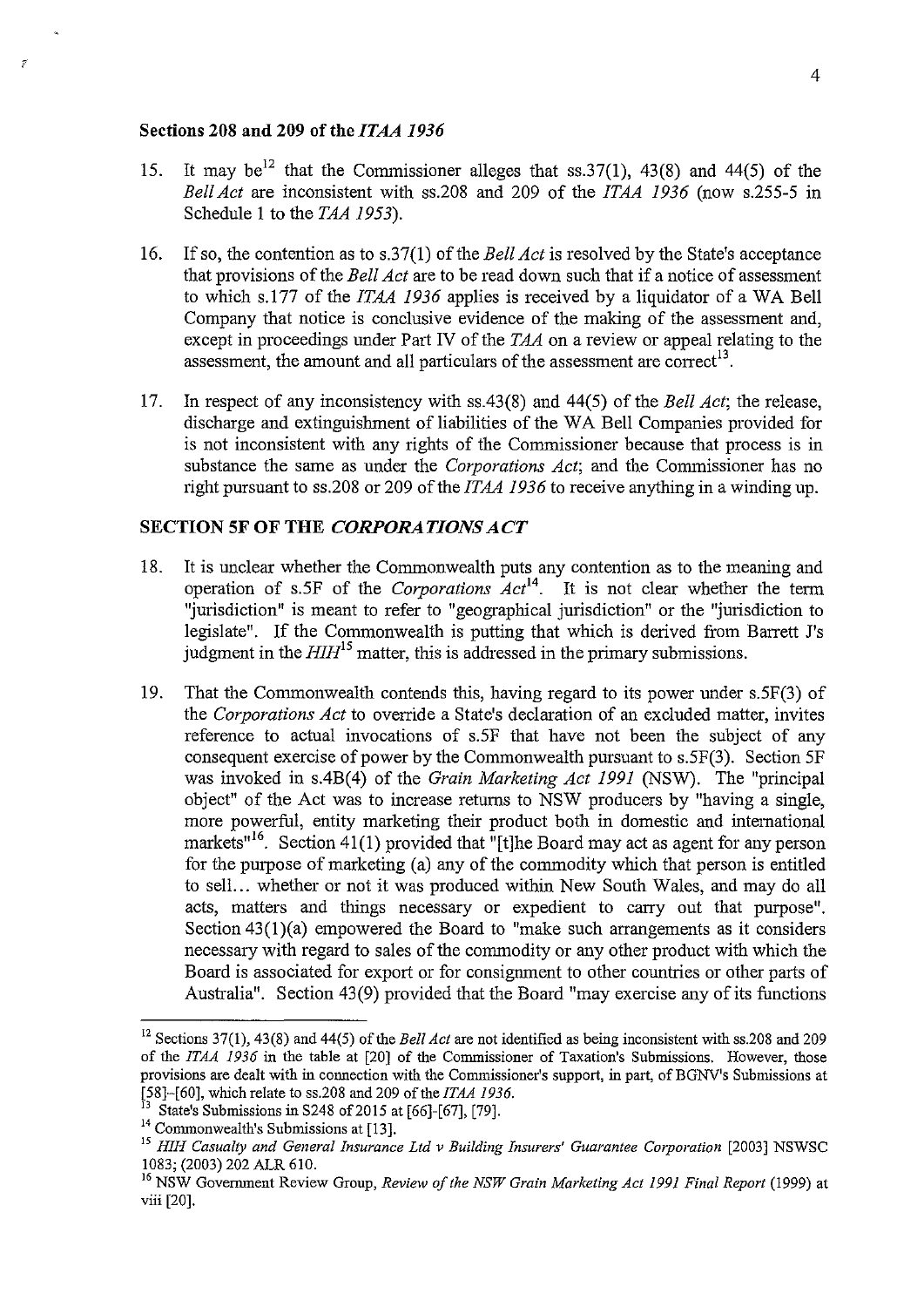under this Act, whether or not the function is exercised in, or the thing in respect of which the function is exercised is in or of or produced in, New South Wales".

- 20. The *Co-operatives Act 1997* (SA)<sup>17</sup> (in s.9(1) invoked 5F of the *Corporations Act*) and in s.40(1) provided that a "co-operative has, both within and outside the State, the legal capacity of a natural person"; in s.40(2) provided that a co-operative had, "both within and outside the State", numerous specific powers. Part 11 Div.1 (restrictions on share and voting interests) was stated by s.283 to apply (a) "to all natural persons, whether resident in South Australia or in Australia or not and whether Australian citizens or not, and to all bodies corporate or unincorporated, whether incorporated or carrying on business in the State or in Australia or not" and (b) "extends to acts done or omitted to be done outside the State, whether in Australia or not". Section 361 provided that the Governor may "by proclamation, declare a law of a State other than South Australia to be a co-operatives law for the purposes of this Part if satisfied that the law (a) substantially corresponds to the provisions of this Act; and (b) contains provisions that are referred to in this Part as provisions of a co-operatives law that correspond to specified provisions of this Act". Part 14 contained provisions regulating "foreign co-operatives", including providing for registration of a foreign co-operative (s.364). Further, the prescribed provisions of the Act and regulations "apply, with all necessary modifications and any prescribed modifications, to a foreign co-operative which is registered under this Part as if the foreign co-operative were a co-operative" (s.369).
- 21. The *Central Coast Water Corporation Act 2006* (NSW), in s.11(1) invokes s.5F, and by 28(1) confers all the powers of a natural person on the Corporation, and provides that they may be exercised "within or outside the State" (s.28(3)) and "outside Australia" (s.28(4)).
- 22. The *Public Trustee Act 1978* (Qld), by s.8(9) invokes s.5F, and by s.8(7) states that the public trustee "may exercise its powers inside and outside Queensland", and under s.8(8), the powers may be exercised "outside Australia". Further, s.28(1) empowers the Minister to direct the public trustee to purchase, accept, hold or take "any moveable or immoveable property within or outside Queensland, which is wholly or partly used or held, or which it is proposed shall be wholly or partly used or held, by the Government of the State for governmental, administrative or departmental purposes" to be held on tmst for the State. Section 55(3) permits the public trustee to appoint a person to act as agent or attorney "in relation to an estate in any place outside the State". Section 81(3) extends the powers of the public trustee to "property or any rights of a property nature of the incapacitated person outside the State", including the power to "receive and give a valid discharge for any legacy or other interest in an estate in which the incapacitated person is interested in any place outside the State".
- 23. These are examples only.

<sup>5</sup> 

<sup>17</sup> Since repealed by the *Co-operatives National Law (South Australia) Act 2013* (SA).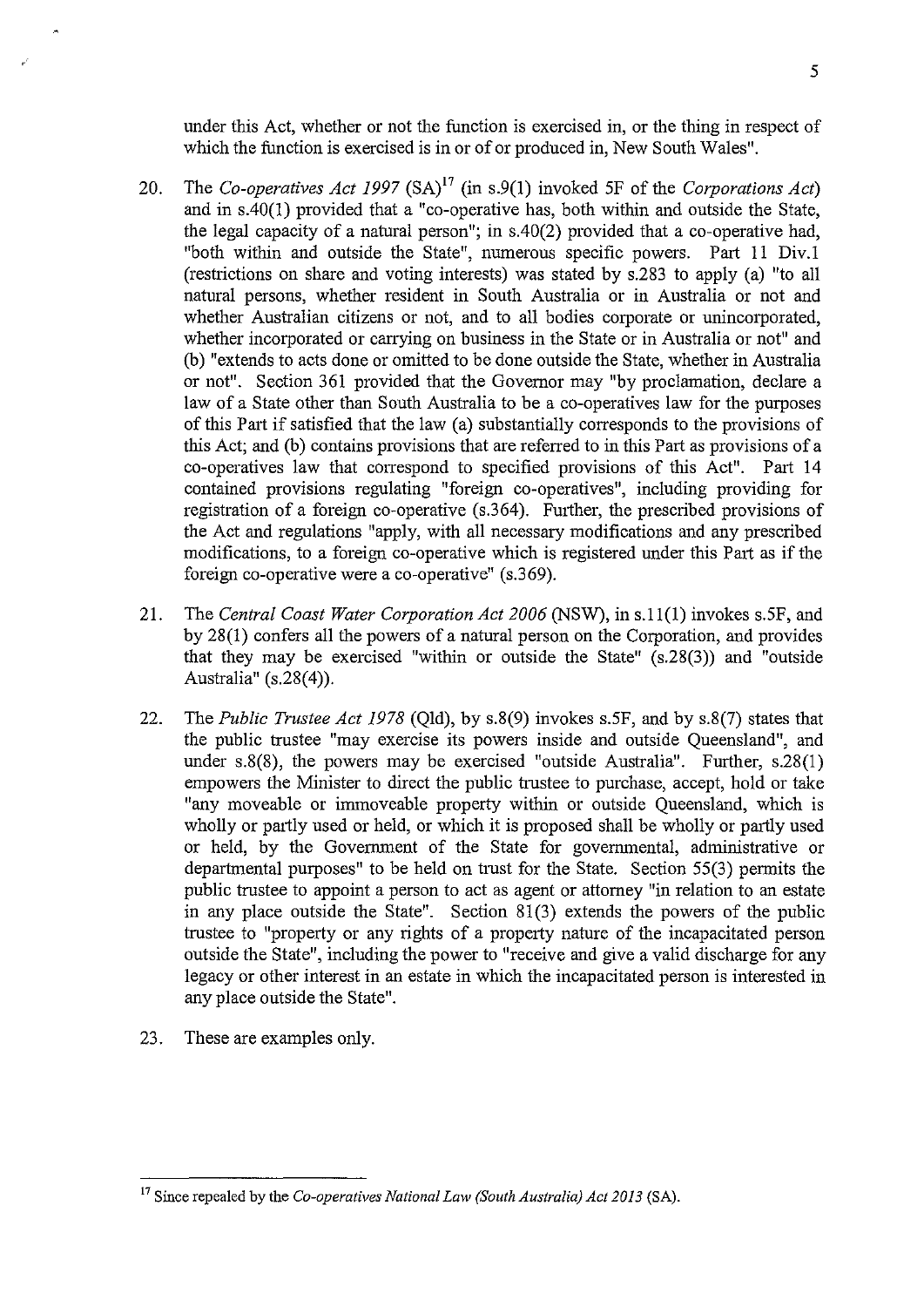# **INCONSISTENCY OF PROVISIONS OF THE** *BELL ACT* **WITH SECTION 39(2) OF THE** *JUDICIARY ACT 1903* **(CTH)**

- 24. The Commonwealth contends that ss.25(5) and 73 of the *Bell Act* are inconsistent with s.39(2) of the *Judiciary Act 1903* (Cth) for two reasons. *First,* that both provisions denude the Court's authority, in exercise of its federal jurisdiction, to decide proceedings relating to liabilities under  $s.25(5)^{18}$ . Secondly,  $s.73(1)$ decide proceedings relating to liabilities under  $s.25(5)^{18}$ . establishes a "general rule" that the Court will not exercise its jurisdiction in matters caught by  $s.73(1)^{19}$ . These provisions are said to be inconsistent either by reason of s.l 09 of the *Constitution* or because they would not be picked up by s. 79 of the *Judiciary Act20•*
- 25. Section 39(2) invests jurisdiction. To be inconsistent with such investiture a law must withdraw or remove jurisdiction or preclude a court from exercising the invested jurisdiction. Neither s.25(5) nor s.73 of the *Bell Act* is a withdrawal, removal or preclusion of exercise of jurisdiction. Commonly, laws limit (say) the types of proceedings that may be brought within jurisdictions of courts or limit, by characteristic, classes of people who might bring proceedings. Vexatious litigants are an example of the latter. Sections 25(5) and 73 of the *Bell Act* are examples of the former. As explained in the State's primary submissions<sup>21</sup>, ss.25(5) and 73 are no different to uncontroversial legislative restrictions on the bringing of claims.
- 26. A law that would be inconsistent with s.39(2) of the *Judiciary Act* would be one that (say) provided, "the Supreme Court shall not have jurisdiction to hear and determine matters arising under Act X". Neither s.25(5) nor s.73 of the *Bell Act* is a law of this type.
- 27. The discrimen which the Commonwealth urges in its submissions (at  $[17]$ ) identifying (valid) State laws that, although imposing "limits" (the word in s.39(2)) on the jurisdictions of State courts, have no more than an "incidental effect on federal jurisdiction" by (relying upon the statement of Barwick CJ in *Rhind*<sup>22</sup>) "shrinking it pro tanto" $-$  is illusive.
- 28. Even on this analysis, so long as State courts' federal jurisdiction is not targeted by State legislation, any law that affects federal jurisdiction exercisable by the court is (it would have been thought) incidental. The description of ss.25(5) and 73 of the *Bell Act* "shrinking pro tanto" the federal jurisdiction of the Supreme Court is entirely apt.
- 29. The above analysis is equally applicable to the Commonwealth's contention that ss.25(5) and 73 of the *Bell Act* could not be picked up by s.79 of the *Judiciary Act.*  For the same reasons, neither s.39(2) of the *Judiciary Act* nor the *Constitution*  provide otherwise to ss.25(5) and 73 of the *Bell Act* and thereby prevent them being picked by s. 79 of the *Judiciary Act.*

<sup>&</sup>lt;sup>18</sup> Commonwealth's Submissions at [15(a)].<br><sup>19</sup> Commonwealth's Submissions at [15(b)].<br><sup>20</sup> Commonwealth's Submissions at [16].

<sup>&</sup>lt;sup>21</sup> State's Submissions in S248 of 2015 at [197].

<sup>22</sup>*Commonwealth v Rhind* [1966] HCA 83; (1966) 119 CLR 584.